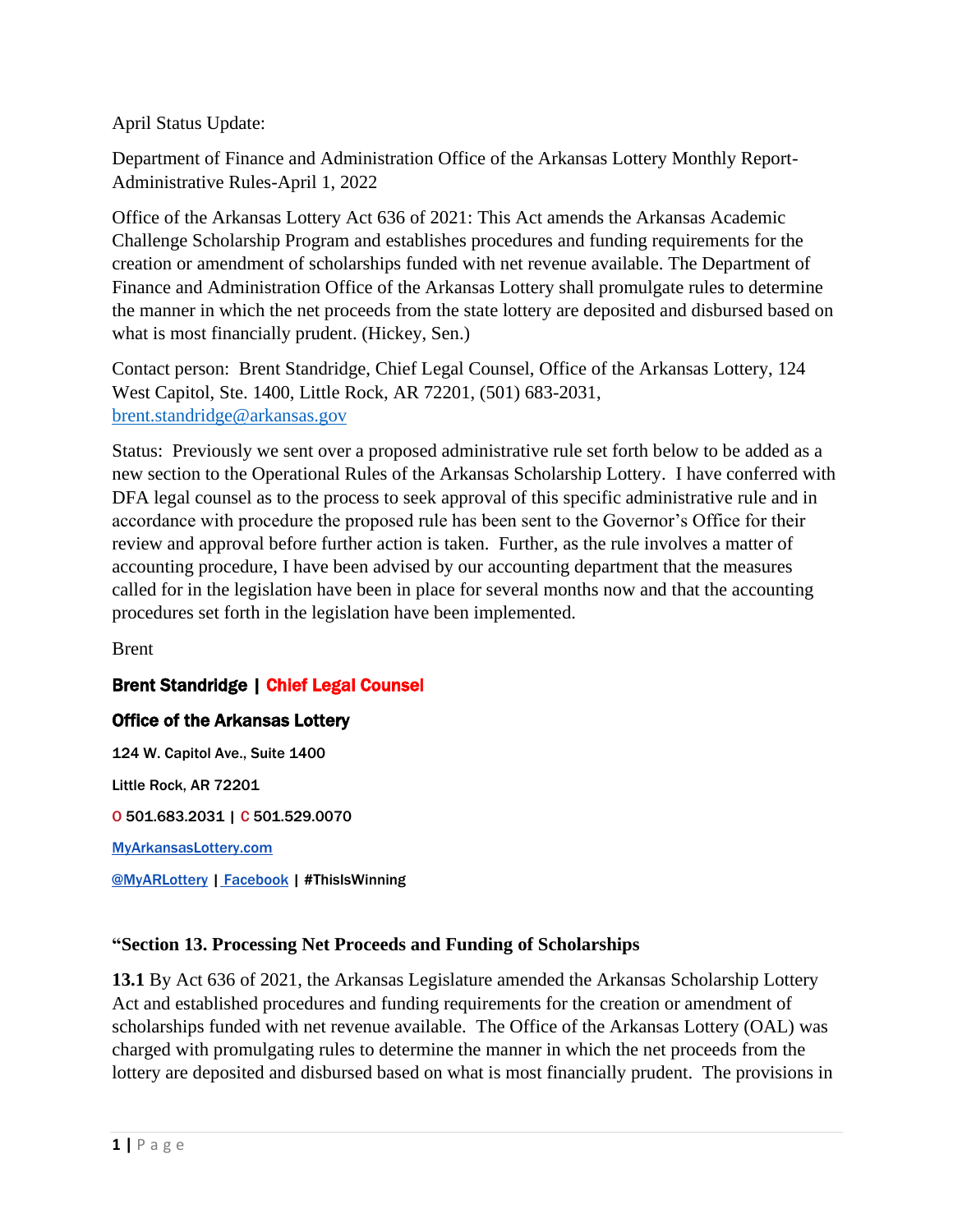this Section of the Operational Rules of the Arkansas Scholarship Lottery are adopted pursuant thereto.

**13.2** The OAL shall establish the Lottery Scholarship Trust Account to fund the Arkansas Academic Challenge Scholarship Program, the Arkansas Workforce Challenge Scholarship Program, the Arkansas Concurrent Challenge Scholarship Program, and any other scholarship funded with net proceeds from the lottery at a financial institution into which the OAL shall transfer:

(a) Excess funding returned to the OAL under Ark. Code Ann.  $§6-85-212(d)(2)(B)(i)$ from the previous academic year; and

(b) Net proceeds remaining in Lottery Scholarship Trust Account from the previous academic year after the OAL:

- 1. Transfers funds requested by the Division of Higher Education, and
- 2. Deposits the amount necessary into the Scholarship Shortfall Reserve Trust Account to maintain an amount equal to twenty million dollars (\$20,000,000).

**13.3** On or before the fifteenth day of each month, the OAL shall deposit the net proceeds from the OAL into the Lottery Scholarship Trust Account at one or more financial institutions.

**13.4** The OAL shall follow the investment policy guidelines of the State Board of Finance in selecting a financial institution and managing the net proceeds from the OAL deposited into the Lottery Scholarship Trust Account.

**13.5** The funds transferred by the OAL into the Lottery Scholarship Trust Account for the Arkansas Academic Challenge Scholarship Program, the Arkansas Workforce Challenge Scholarship Program, the Arkansas Concurrent Challenge Scholarship Program and any other scholarship program shall be used for:

- (a) The Arkansas Academic Challenge Scholarship Program,
- (b) The Arkansas Workforce Challenge Scholarship Program,
- (c) The Arkansas Concurrent Challenge Scholarship Program,
- (d) Any other scholarship funded with net proceeds from the OAL, and
- (e) Any management fees charged by the financial institution to manage the trust account.

**13.6** The Director of the Division of Higher Education shall certify to the OAL the amount of net proceeds from the OAL needed to fund scholarships awarded to recipients for each semester of the academic year based on the contents of the Lottery Scholarship Trust Account at the end of the immediately preceding fiscal year.

**13.7** The OAL shall transfer the funds requested by the Director of Division of Higher Education into one or more trust accounts at one or more financial institutions maintained by Division of Higher Education.